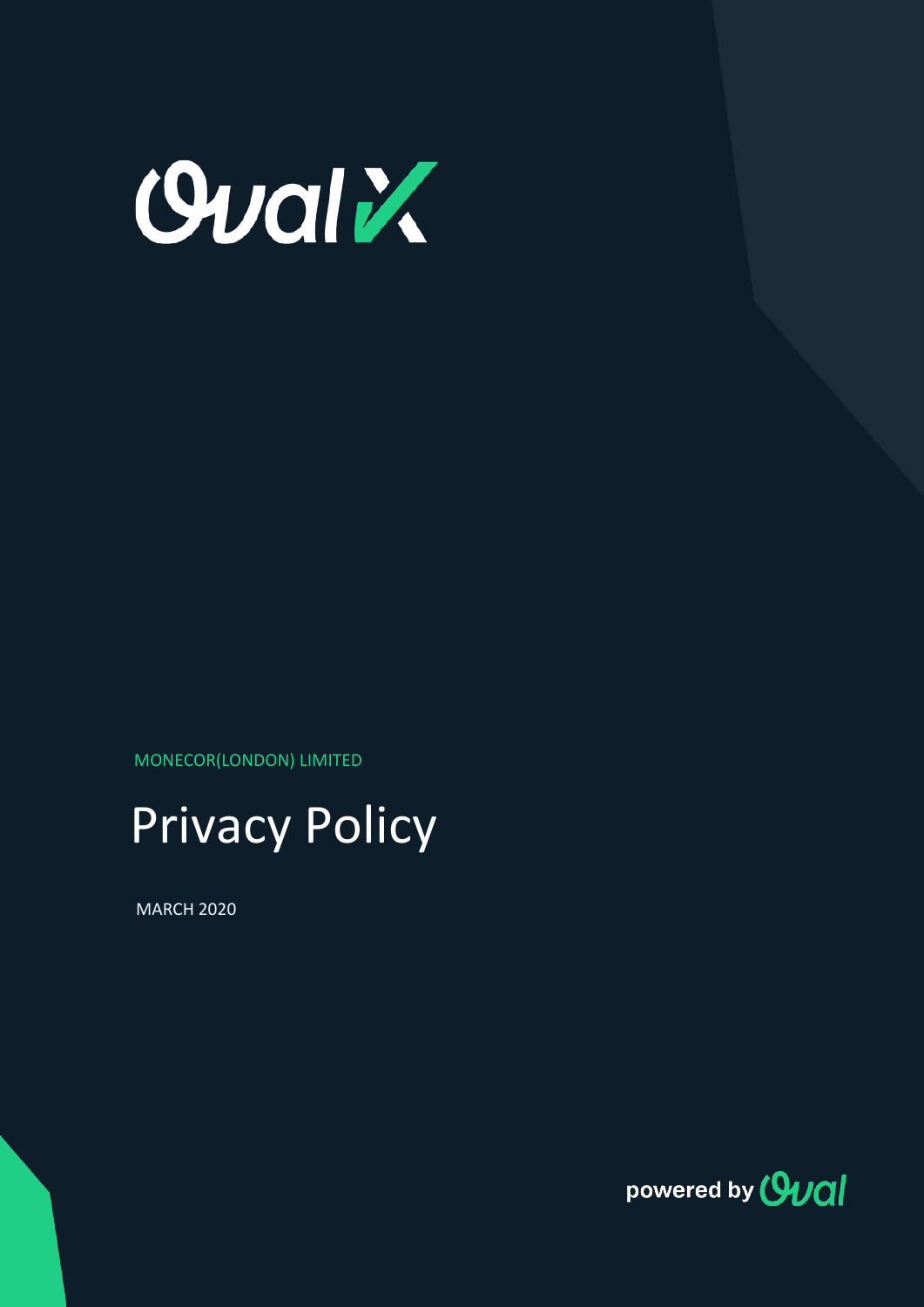

Monecor (London) Limited trading as OvalX recognises the vital importance of protecting your personal and financial information. This enables us to provide you with a secure website for your transactions. This privacy policy details how we manage the personal information provided to us by you or a third party in connection with our provision of services to you or which we collect from your use of our services and/or our app(s) or website(s). $1$ 

The General Data Protection Regulation 2016/679 and Data Protection Act 2018 require that the personal information we hold about you must be:

- Used lawfully, fairly and in a transparent way
- Collected only for valid purposes that we have clearly explained to you and not used in any way that is incompatible with those purposes
- Relevant to the purposes we have told you about and limited only to those purposes.
- Accurate and kept up to date
- Kept only as long as necessary for the purposes we have told you about
- Kept securely

We reserve the right to change and amend this privacy notice from time to time to take into consideration new technology, changes to our operations and practices and new laws and regulations. Our most current privacy policy will govern any personal information we hold on you.

### **1. Data Controller**

This privacy notice applies to the processing activities of Monecor (London) Limited, trading as OvalX. OvalX provides spread betting and CFD trading services and is the data controller of your personal information in relation to those services registered with the UK Information Commissioner's Office (ICO) under registration number Z8795492.

## **2. Use of Personal Data and Lawful Basis for Processing**

### **2.1 Identity Verification and Account Management**

As part of providing services, or information about our services, to you, we will need to verify your identity in order to set you up as a customer and we will need to use those details in order to effectively manage your account with us as to ensure that you are getting the best possible service from us. This may include third parties carrying out credit or identity checks on our behalf. We collect, process and disclose personal data to fulfil our contractual, regulatory and statutory obligations to our clients. It is in our legitimate business interest to do so and the use of your personal information in



<sup>1</sup> Rebranded (from ETX to OvalX), effective from May 2022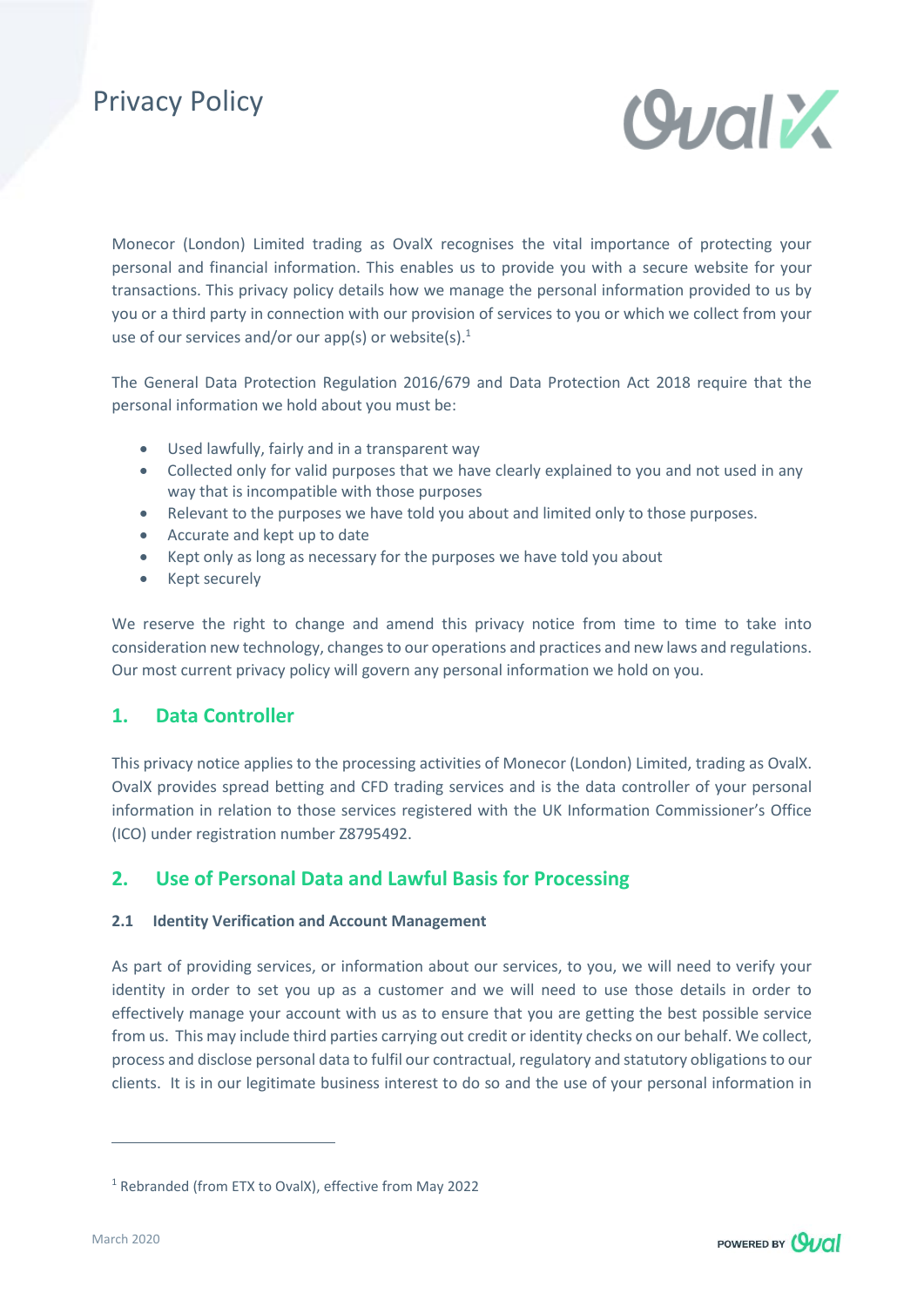

this way is necessary for us to deliver our contracted services to you. We also have an obligation to comply with applicable laws and regulations of the UK Financial Conduct Authority, the European Financial Regulator (ESMA), Law Enforcement Agencies, ICO, IRS, among others. For the avoidance of doubt, the lawful basis under which we process your personal data is for the fulfilment of our contractual obligations to you, our legitimate interest and to fulfil OvalX's legal, regulatory or statutory obligation.

### **2.2 Provisions, Improvement and Development of Products and Services**

Upon account opening we will need to use your personal information to perform our services and comply with our obligations to you. It is in our legitimate interests to ensure that we provide you with the best products and services so we may regularly review your needs to ensure that you get the best possible products and services from us.

We may from time to time use personal information provided by you through your use of our services and/or through customer surveys to help us improve our products and services when you have opted to receive marketing materials from us, we will include instructions on how to opt out shall you wish to do so in the future.

### **2.3 Settlement of Enquiries and Disputes**

Where we consider there to be a risk that we may need to defend or bring legal claims, we may retain your personal information as necessary for our legitimate interests in ensuring that we can properly bring or defend legal claims. We may also need to share this information with our insurers or legal advisers. How long we keep this information for will depend on the nature of the claim and how long we consider there to be a risk that we will need to defend or bring a claim. It is in our legitimate interests to use your personal information in such way.

### **2.4 Compliance with Applicable Laws and Regulations**

We may need to use your personal information to comply with applicable laws, court order or other judicial process, or the requirements of any applicable regulatory authority and share your personal information with third parties including but not limited to auditors and regulators. For instance, to conduct anti-money laundering and due diligence checks, to detect and prevent fraud, to monitor and record phone calls, to inform you of any changes in our services, to respond to complaints and enquiries, to maintain your records up to date. We do this to comply with our legal obligations and also because it is in our legitimate interest to do so.

### **2.5 Profiling and Automated Decision-Making**

We may from time to time use personal information about you to form profiles about you so that we understand your needs and provide the very best products and services we can. We may also make decisions about you through automated profiling or automated credit checks which could affect your

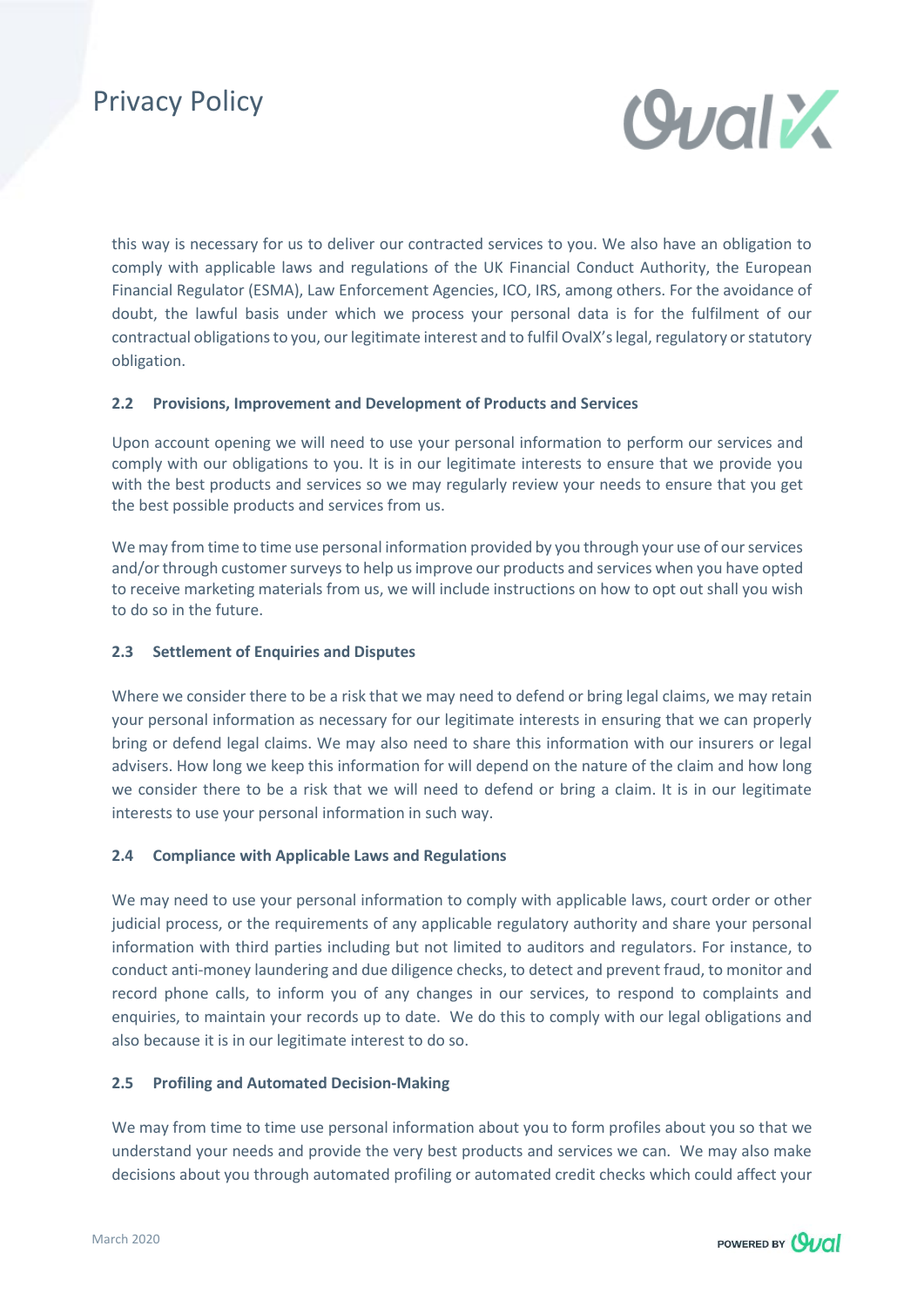

ability to use our services. We may need to do this either to perform our legal obligations or because it is in our legitimate interest to use your personal information in such a way. You can object to an automated decision being made and ask us to verify the information obtained and or request another staff member to review it. Profiling means any form of automated processing of personal data consisting of the use of personal data to evaluate certain personal aspects relating to a natural person, performance at work, economic situations, health, personal preferences, interests, reliability, behaviour, location, movements etc.

### **2.6 Marketing**

We may collect your name and contact details (such as your email address, phone number or address) in order to send you information about our products and services which you might be interested in. We may collect this directly from you, or through a third party. If a third party collected your name and contact details, they will only pass those details to us for marketing purposes if you have consented to them doing so. It is in our legitimate interest to use your personal information in such way.

You always have the right to "opt out" of receiving our marketing. You can exercise the right at any time by contacting us. If we send you any marketing emails, we will always provide an unsubscribe option to allow you to opt out of any further marketing emails. If you "opt-out" of our marketing materials you will be added to our suppression list to ensure we do not accidentally send you further marketing.

We never share your name or contact details with third parties for marketing purposes unless we have your "opt-in" consent to share your details with a specific third party for them to send you marketing. We do use third party service providers to send out our marketing, but we only allow them to use that information on our instructions and where they have agreed to treat the information confidentially and to keep it secure. It is in our legitimate interest to use your personal information in such way.

We retain your details on our marketing list until you "opt-out" at which point we add you to our suppression list. We keep that suppression list indefinitely to comply with our legal obligations to ensure we do not accidentally send you any more marketing.

### **2.7 Website Information**

Our web pages and e-mails may contain web beacons or pixel tags or any other similar type of data analysis tools which allow us to track receipt of correspondence and to count the number of users that have visited our webpage or opened our correspondence. Where your personal information is completely anonymised, we do not require a legal basis as the information will no longer constitute personal information. However, where your personal information is not in an anonymised form, it is in our legitimate interest to continually evaluate that personal information to ensure that the products and services we provide are relevant to the market.

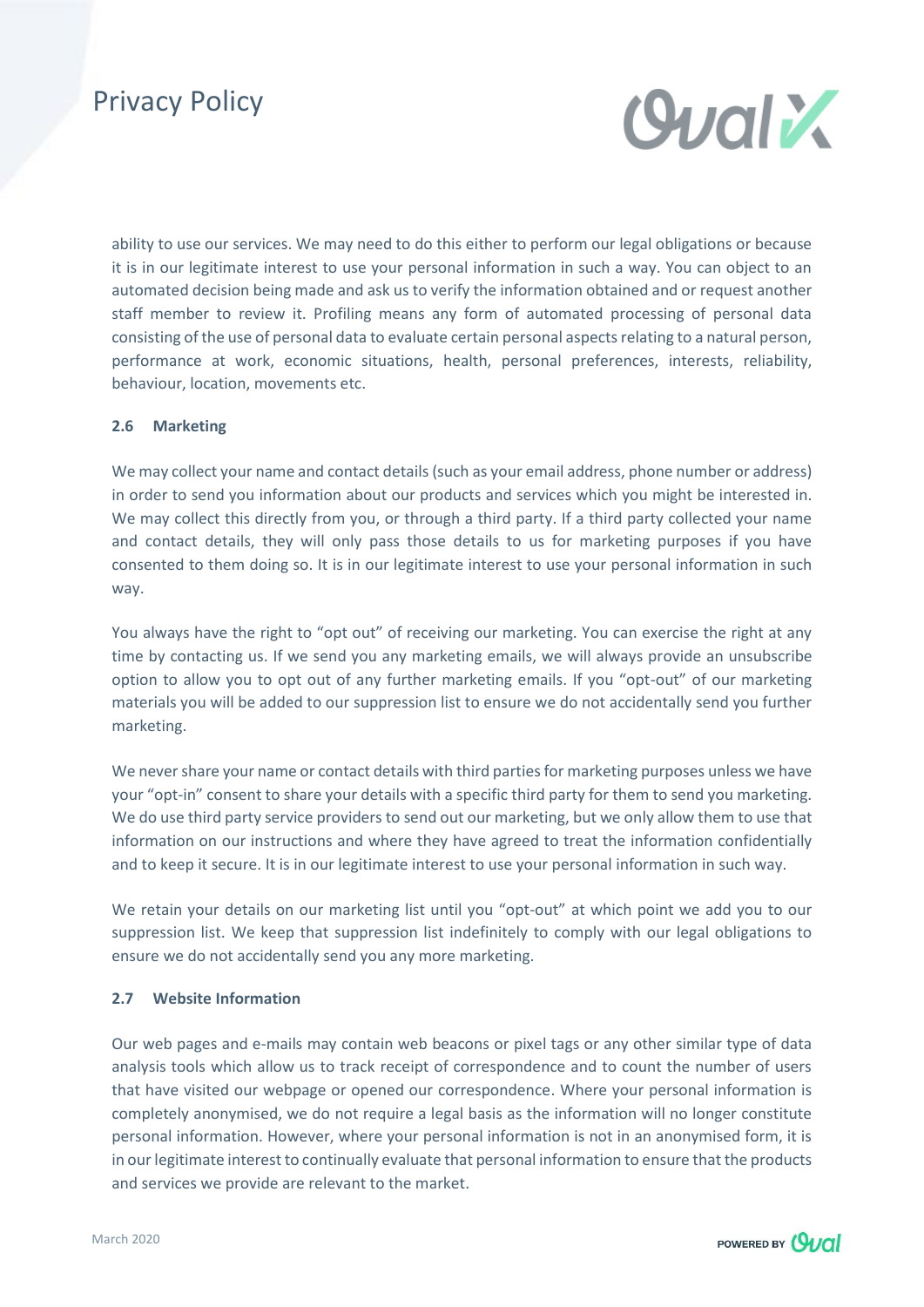

#### **2.8 References and Surveys**

From time to time, third parties, such as credit agencies may approach us to provide a credit reference about you for credit and identity checks. It may be in our legitimate interest to comply with our legal obligations, or we may be obliged to provide such a reference in order to comply with a legal obligation.

From time to time, we may send you surveys as part of our customer feedback process, and it is in our legitimate interest to ask for feedback to ensure that we provide the best service to you. However, we may from time to time also ask you to participate in other surveys and if you agree to participate in such surveys, we rely on your consent to use the personal information we collect as part of such survey. All responses to any survey we send out whether for customer feedback or otherwise will be aggregated and depersonalised before survey results are shared with any third parties.

#### **2.9 Internal Business and Record Keeping**

We may need to process your personal information for internal business and research purposes and record keeping purposes. Such processing is in our own legitimate interests and is required in order to comply with our legal and regulatory obligations. This may include any communications that we have with you in relation to the services we provide to you and our relationship with you. We will also keep records to ensure that you comply with your obligations under any contract you have entered into with us.

### **2.10 Our Premises**

We collect information about visitors to our premises. We may record information on your visit, including the date and time, who you are visiting, your name, employer, contact details and vehicle registration number. If you have an accident at our premises, this may include an account of your accident. It is in our legitimate interest to do so.

We may operate CCTV at our premises which may record you and your activities. We display notices to make it clear what areas are subject to surveillance. We only release footage following a warrant or formal request from law enforcement, or as necessary in relation to disputes. It is not only a legal requirement but also in our legitimate interest to do so.

### **2.11 Sharing with Cooperation Partners and Suppliers**

We may share your personal information with cooperation partners who provide services on our behalf or have introduced you to us or other cooperation partners or suppliers we have engaged with. It is in our legitimate interest to use your personal information in such way to provide you with our services.

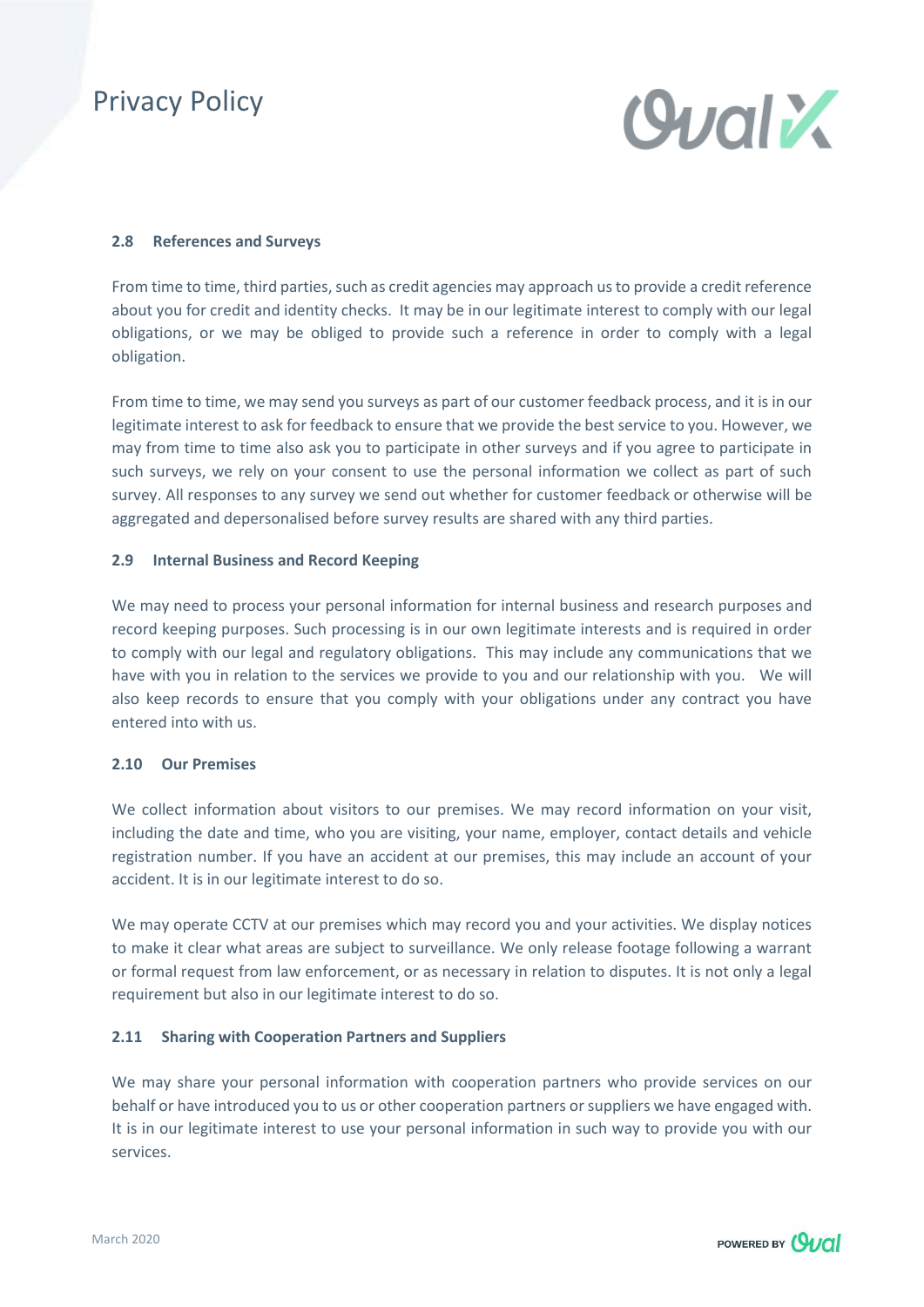

#### **2.12 Sharing with Group Entities and Corporate Restructuring**

We may share your personal information with other entities in our group as part of our regular reporting activities on company performance, in the context of a business reorganisation or group restructuring exercise, and for system maintenance support and hosting of data. It is in our legitimate interest to use your personal information in such way.

We may share your personal information with other third parties, for example in the context of the possible sale or restructuring of the business where necessary in connection with the purposes which your information was collected for. It is in our legitimate interest to do so.

#### **Collection of Personal Data**

We may collect the following types of information from actual or potential customer:

- name, address and contact details including but not limited to phone number and email address
- date of birth and gender
- professional and employment details
- ID and/or passport number
- national/tax identification number
- information about your income and wealth including details about your assets and liabilities, account balances, tax and financial statements
- trading history and performance
- Social media or other network data when these technologies are used by you to communicate with OvalX
- any other similar information

We obtain this information through your use of our services or other dealings with us including through any of our websites, apps, the account opening applications, demo sign up, webinar sign up, subscribing to news updates and from information provided in the course of ongoing customer communication. We may collect this information about you from third parties either through boughtin third party marketing lists, publicly available sources or through our 'refer a friend' scheme. When we do so, we ensure that any third party providing personal data to us have the required consent from the data subject to disclose the personal data to OvalX.

We may ask for other personal information voluntarily from time to time and if you choose not to provide the information, we require to fulfil your request for a certain product or service, we may not be able to provide you with the requested product or service and it could mean that we need to terminate the service or account you have with us.

Please note that we keep records of your trading history including:

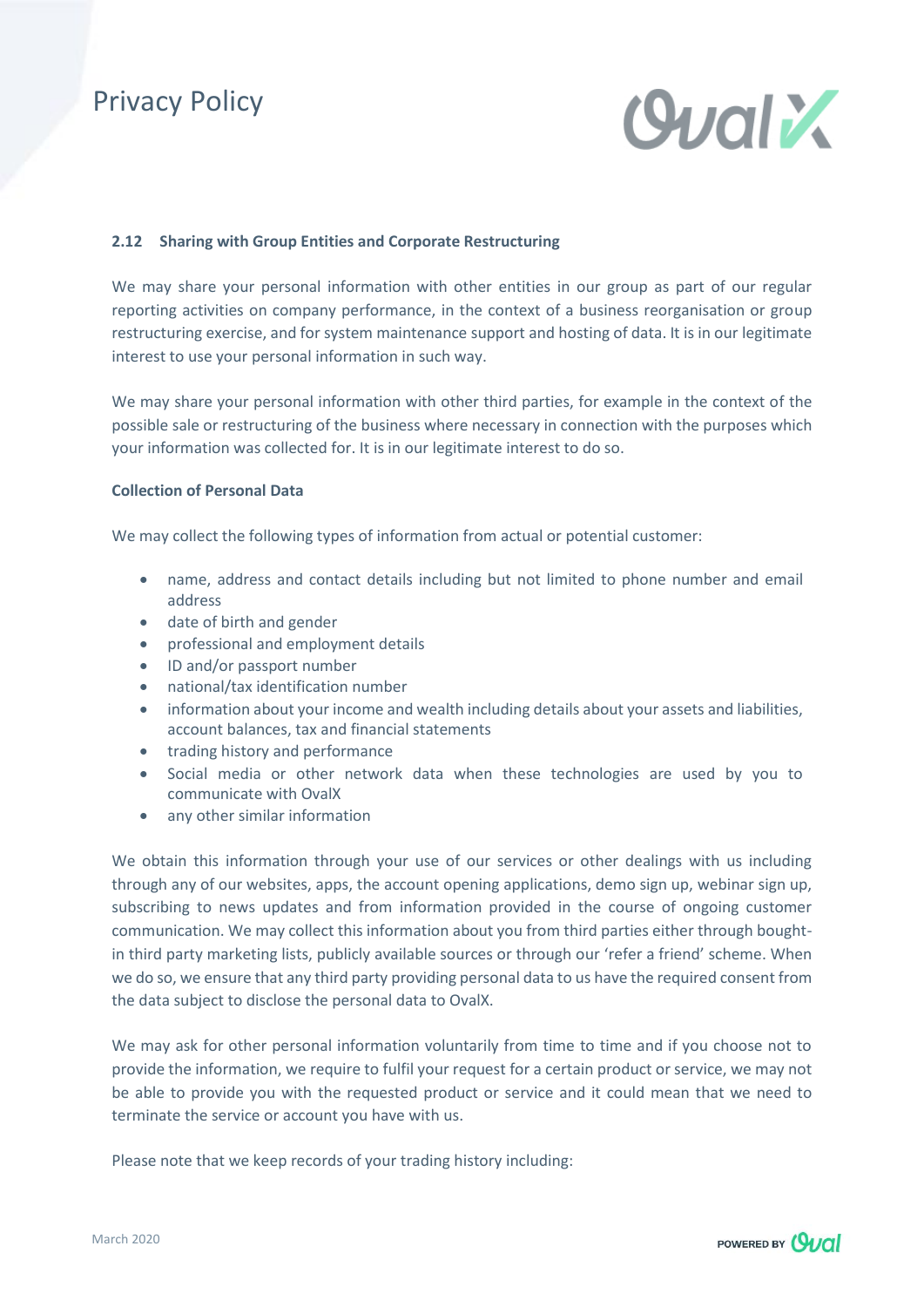

- products you trade and their performance
- products we trade on your behalf and their performance
- historical data about the trades and investments you made including the amount invested
- your preference for certain types of services and products

We may record any communications, electronic, by telephone, in person or otherwise, that we have with you in relation to the services we provide to you and our relationship with you. These recordings will be our sole property and constitute evidence of the communications between us. Any telephone conversation may be recorded without the use of a warning tone or any other further notice. We record calls in order to fulfil our regulatory obligation.

Please note that our offices or premises may have CCTV which will record your image.

### **4. Your Consent**

Where the use of your personal information by us requires your consent, such consent will be provided in accordance with the applicable customer terms and conditions available on our website(s) or any other contract we may have entered into with you or stipulated in our communication with you from time to time.

Where we rely on your consent as our legal basis for processing your personal information, you have the right to withdraw your consent at any time by contacting us using the contact details set out below.

## **5. Disclosure of Personal Data and Transfer outside of the European Economic Area**

We may, in the standard operation of our business, share selected information to the following:

- credit providers, any relevant regulatory, governmental, or law enforcement authority as required by law or as agreed with you
- our insurers, agents, service providers, specialist advisers, suppliers and subcontractors who provide us with insurance, administrative, IT, financial, verification, regulatory, compliance research or other services
- professional advisors such as our solicitors in connection with any ongoing or prospective legal proceedings or in order to establish, exercise or defend our legal rights, and our auditors and accountants in order to satisfy our regulatory and financial reporting obligations
- introducing brokers and affiliates with whom we have a mutual relationship;
- credit reporting and reference agencies
- any member of our group, meaning our subsidiaries, our ultimate holding company and its subsidiaries, and successors in title to our business
- anyone authorised by you

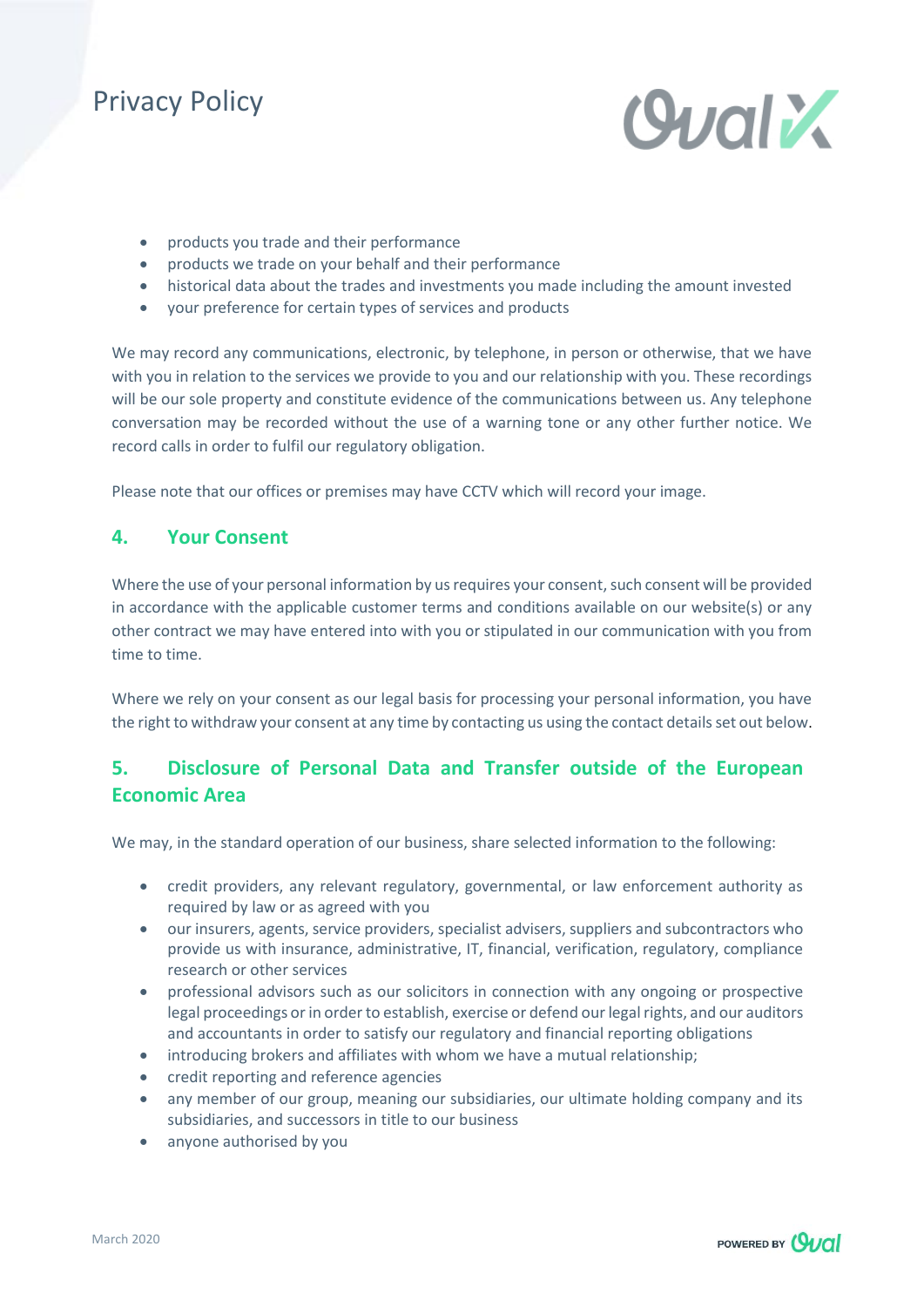

Generally, we require that third parties who handle or obtain your personal information acknowledge the confidentiality of this information, undertake to respect any individual's right to privacy and comply with all the relevant data protection laws and this privacy notice. Where any third party uses your personal data as data controller, such use is not covered by this privacy notice and is not subject to OvalX's privacy standard and procedures.

Please note that third parties such as credit reporting and reference agencies may keep a record of any searches and may use the search details to assist other companies in performing their searches.

We may transfer your personal information outside the European Economic Area ("EEA") to other of our group companies as well as processors who are engaged on our behalf. To the extent we transfer your information outside the EEA, we will ensure that the transfer is lawful and that there are appropriate security arrangements.

In order to transfer personal information to third parties in territories where applicable legislation may not be adequate, we will enter into arrangements with such third parties to ensure appropriate and suitable measures based on standard contractual terms and conditions adopted by the European Commission.

Where we make transfers to third parties in the US, we may in some cases rely on applicable standard contractual clauses, binding corporate rules, the EU-US Privacy Shield or any other equivalent applicable arrangements.

#### **Security and Storage of Personal Information**

OvalX takes the safeguarding of your data very seriously. OvalX has taken measures and precautions to protect the security of your personal information. Our employees understand to respect the confidentiality of your personal information. We have a Security Officer to ensure our compliance with this privacy policy and applicable laws and regulations.

We hold personal information in secure computer storage facilities, paper-based files, and/or other records. When we consider that personal information is no longer needed, we will remove any details that will identify you and we will securely destroy the records.

Please note that we are subject to certain laws and regulations which require us to retain a copy of the documents we used to comply with our customer due diligence obligations and supporting evidence and records of transactions with you and your relationship with us for a minimum period of five (5) years after our relationship with you has terminated.

Personal information held in the form of a deed is subject to a storage period of twelve (12) years after our relationship with you has terminated.

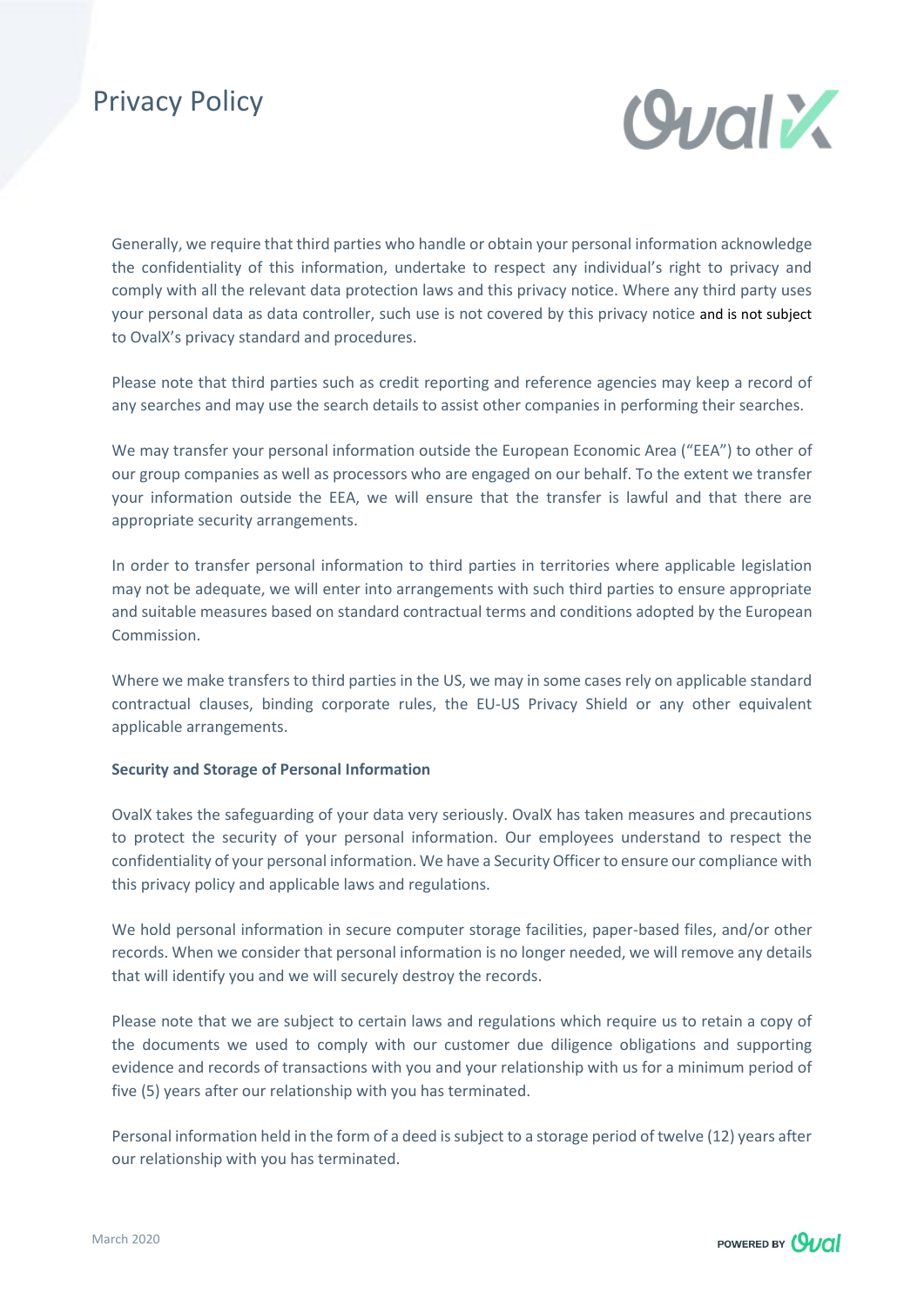

If we hold any personal information in the form of a recorded communication, by telephone, electronic, in person or otherwise, this information will be held in line with local regulatory requirements which will either be five (5) or ten (10) years after our relationship with you has terminated.

Where you have opted out of receiving marketing communications, we will hold your details on our suppression list so that we know you do not want to receive these communications.

## **7. Cookies**

A cookie is a small piece of text stored on your computer or device when you visit a website or an app. We use cookies on our websites and apps to provide you with more relevant and effective experience. For further information about cookies please refer to our website.

### **8. Technology Improvements**

We want to provide you with better and improved experience through constant technology development. This may result in a change to the way in which personal information is collected or used. The impact of any technology changes which may affect your privacy will be notified in this privacy notice at the time of change.

### **9. Links to Third Party Websites**

Our websites or apps may have links to external third-party websites. Please note that third party websites are not covered by this privacy notice and those websites are not subject to OvalX's privacy standards and procedures. Please check with each third party regarding their privacy standards and procedures.

### **10. Your Rights**

Data protection law gives you a number of rights when it comes to personal information, we hold about you. The key rights are set out below. More information about your rights can be obtained from the Information Commissioner's Office ("ICO") at **<https://ico.org.uk/>**

Under certain circumstances, by law you have the right to:

- Be informed in a clear, transparent, and easily understandable way about how we use your personal information and about your rights. This is why we are providing you with the information in this notice. If you require any further information about how we use your personal information, please let us know.
- Request access to your personal information (commonly known as a "data subject access request"). This enables you to receive a copy of the personal information we hold about you

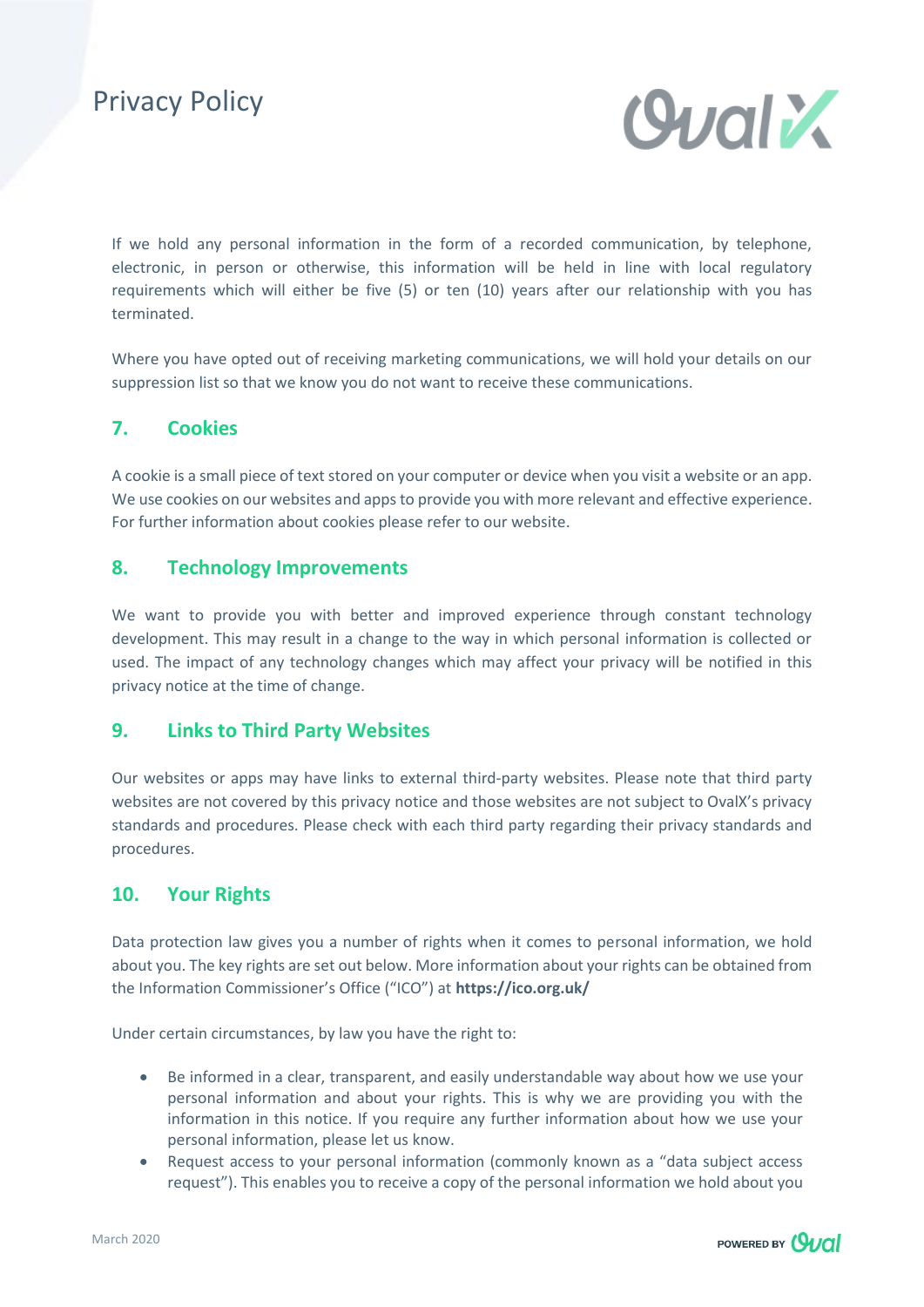

and to check that we are lawfully processing it.

- Request correction of the personal information that we hold about you. This enables you to have any incomplete or inaccurate information we hold about you corrected.
- Request erasure of your personal information. This enables you to ask us to delete or remove personal information where there is no good reason for us continuing to process it (for instance, we may need to continue using your personal data to comply with our legal obligations). You also have the right to ask us to delete or remove your personal information where you have exercised your right to object to processing (see below).
- Object to processing of your personal information where we are relying on a legitimate interest (or those of a third party) and there is something about your particular situation which makes you want to object to us using your information on this basis and we do not have a compelling legitimate basis for doing so which overrides your rights, interests and freedoms (for instance, we may need it to defend a legal claim). You also have the right to object where we are processing your personal information for direct marketing purposes.
- Request the restriction of processing of your personal information. This enables you to ask us to suspend the processing of personal information about you, for example if you want us to establish its accuracy or the reason for processing it.
- Request the transfer of your personal information to another party where you provided it to us and we are using it based on your consent, or to carry out a contract with you, and we process it using automated means.
- Withdraw consent. In the limited circumstances where we are relying on your consent (as opposed to the other bases set out above) to the collection, processing and transfer of your personal information for a specific purpose, you have the right to withdraw your consent for that specific processing at any time. Once we have received notification that you have withdrawn your consent, we will no longer process your information for the purpose or purposes you originally agreed to, unless we have another legitimate interest in doing so.
- Lodge a complaint. If you think that we are using your information in a way which breaches data protection law, you have the right to lodge a complaint with your national data protection supervisory authority (if you are in the UK, this will be the ICO).

If you want to review, verify, correct or request erasure of your personal information, object to the processing of your personal information, withdraw your consent to the processing of your personal information or request that we transfer a copy of your personal information to another party, please contact us via our compliance team as per details below.

You will not have to pay a fee to access your personal information (or to exercise any of the other rights). However, we may charge a reasonable fee if your request for access is clearly unfounded or excessive. Alternatively, we may refuse to comply with the request in such circumstances.